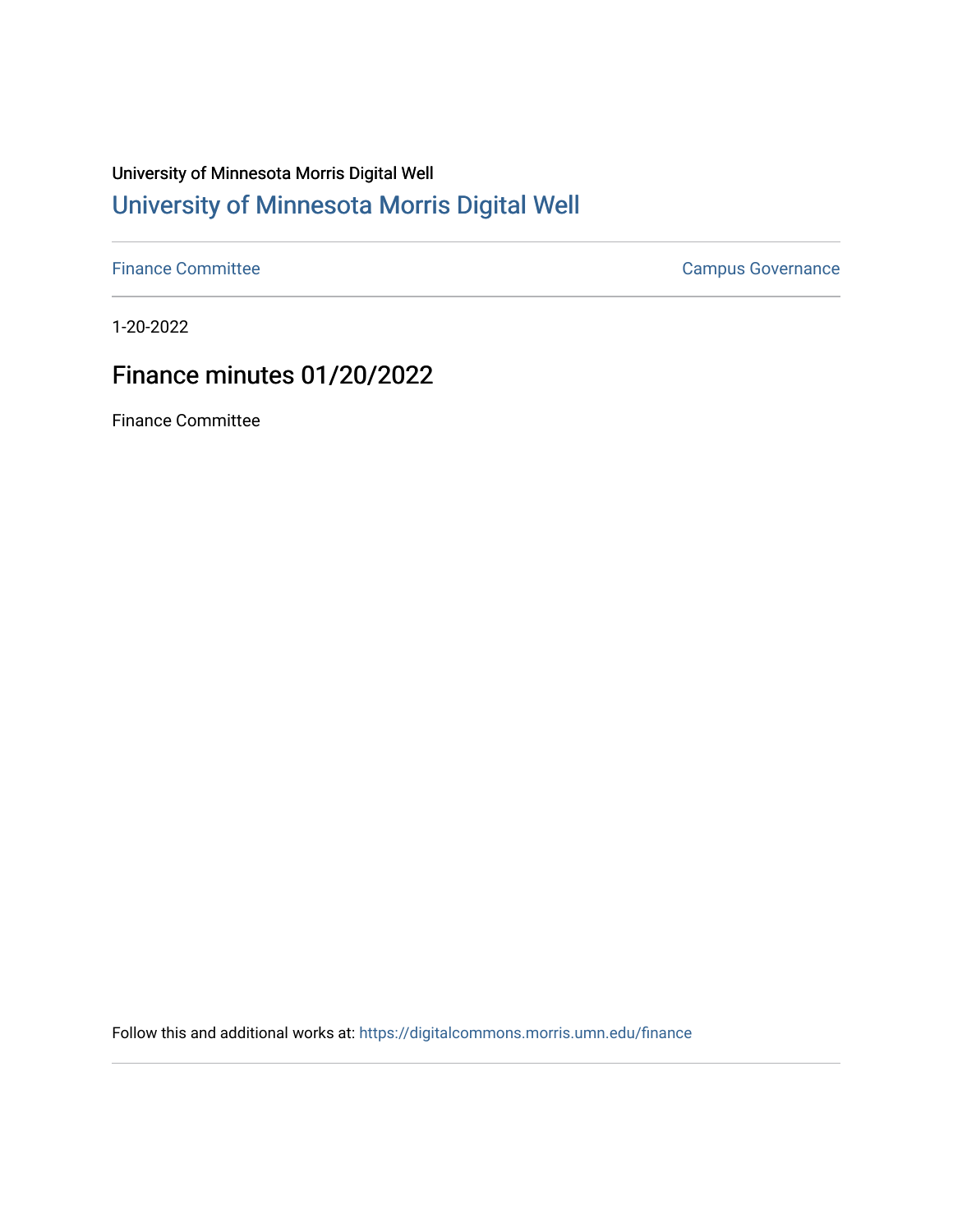### **UMM FINANCE COMMITTEE MINUTES**

1-20-22 (via Zoom)

Members Present: Roger Rose, Brad Deane, Bryan Herrmann, David Roberts, Mary Zosel, Matt Senger, Lucas Granholm, Kendra DeRosa, Jennifer Deane, Marie Hagen

Members absent: Bart Finzel, (Shelby Maloney: away from UMM, in Wash DC)

Others Present: Brian Studebaker, Melissa Bert, Melissa Wrobleski, Jessica Dierks

### **Admissions/Enrollment Discussion w/ Melissa Bert & Brian Studebaker**

Committee met with Interim VC Melissa Bert to discuss how enrollment is looking for this year and years ahead. Discussion whether UMM is providing adequate resources to Admissions and Enrollment Management in order to maximize student recruitment.

Leadership: there are intentionally different enrollment projections used for setting the budget and enrollment goals. UMM needs to be conservative for budget numbers so we don't end up in a challenging financial situation. In Admissions there have been investments in a variety of areas including Slate, a customer relationship management system, and a parent and influencer portal.

Discussion followed on the challenge of admissions staffing for the past two years. Issues noted: multiple turnovers, including the departure of two admissions counselors for different U of M campuses. New software platform Slate has been a game changer because we have more ownership now and updates can be made closer to real time, making communication stronger. The Parent Portal has also been great to work with. The admissions office is also about to start work on a new family of admissions print pieces. However, even with these changes, pandemic creates a challenge for recruiting in high schools or attend fairs with no covid protocols.

Question: How is recruiting looking? Leadership: said that we are in year 2 of a 3-year contract with 3 Enrollment Marketing where we are getting more quality applications whereas before we were receiving more quantity over quality applications. Deposits are currently down compared to last year but financial aid offer letters are going out next week that will likely drive that number up. Discussion also of communicating with Slate about deposits

Question: Are deposits being down this year compared to last year were largely due to deferring students. Leadership: there was a group of students who deferred enrollment but it doesn't mean that those students came this fall. Students have always deferred enrollment and to keep them deposited we still must recruit them in the fall.

Question: what is Morris doing to make a difference in the trend line of declining enrollment? Leadership: we are at a point where positive things are coming together, including a website refresh, new suite of print pieces, better ideas on marketing, and tools that can be enhanced in the Office of Communications and Marketing. Also noted there is many changes over the last few years including shared recruiting with Crookston and having Slate. Also noted was vaccine requirement as issue to recruit student in the Dakotas, which is an area that have been expanded into as part of the recruitment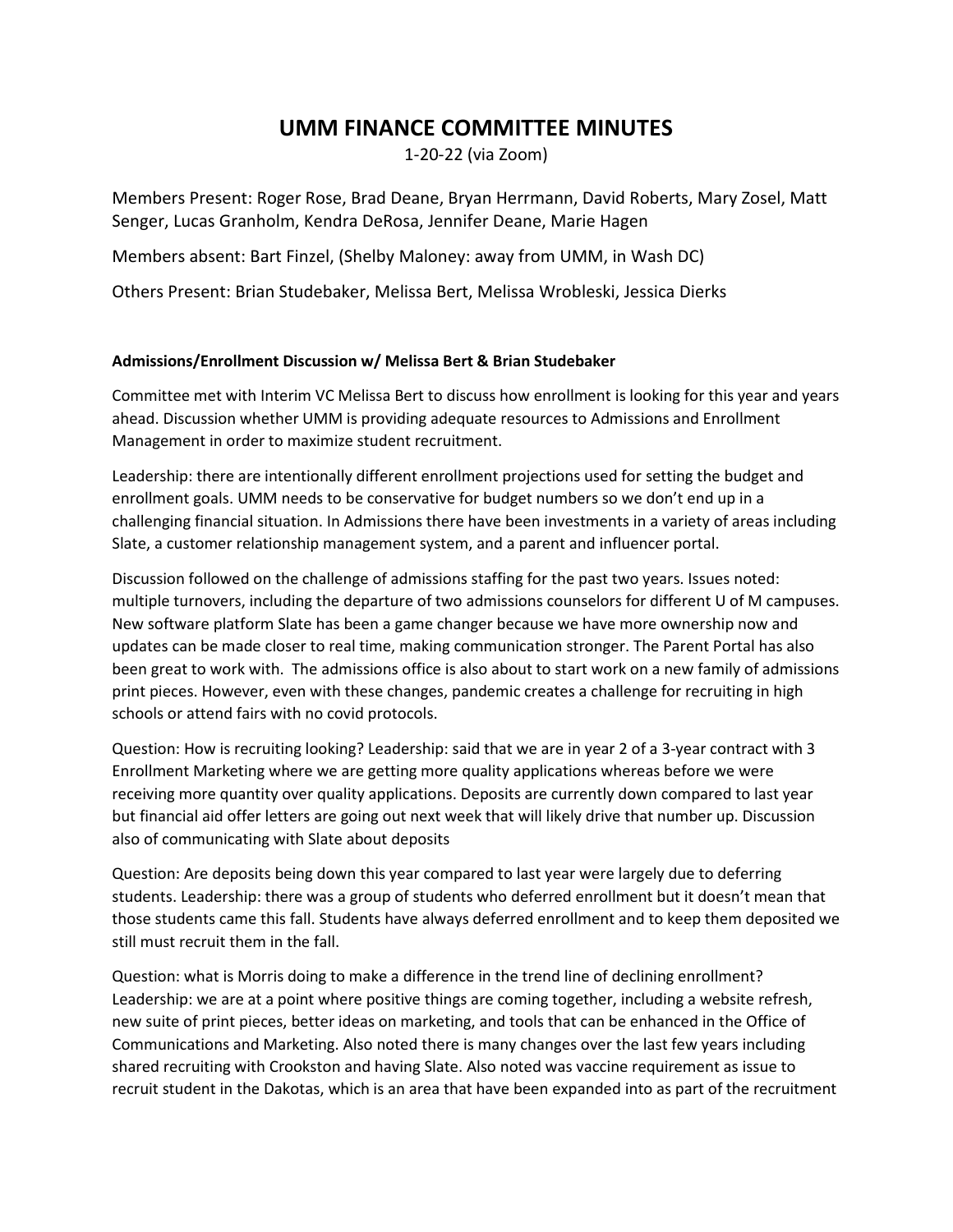collaboration with Crookston. Leadership also noted a trend in application essays discussing student mental health due to COVID.

Questions: how many positions are currently open in Admissions? Response: there are 4 jobs open and 3 posted. 7 recruiters equal full staff, but there are currently only 3.75. Discussion about future hires and how UMM will need to decide in fall if we will still have the recruitment relationship with Crookston.

Discussion: UMM lost recruiters to other U of M campuses and if there is a source of people in the system we could draw on for a pool of potential counselors. Leadership: UMM lost counselors to other campuses under unique circumstances and that all campuses have talked about the challenges of finding recruiters.

Discussion: Committee noted that what we can do as a campus to help is to look at the students we have here; UMM needs to cultivate a thought that it's okay to stay and work here in Morris and that being an Admissions Counselor herself right out of college was a wonderful learning experience. Leadership noted part-time coaches stepped in and helped recruit for Admissions.

Students' member noted that volunteers within the community reached out to help during coaching vacancy and that we could look for people within the community as some locals are the biggest champions of Morris.

Question: from a budget perspective, does UMM need to think of more pay for counselors? Leadership: Behmler looking into non-monetary ways to incentivize people to consider these positions, such as expanding a position as potentially remote. One of the challenges of needing staff to meet on campus with prospective students and families. Noted that increasing salaries for Admissions staff it would create a ripple effect across campus.

Committee expressed concern that VC must keep up with both the accreditation process as well as Admissions. Discussion followed on time commitments and importance of having good support in various areas such as Admissions and Student Success.

### **Budget Updates: Salary raises & potential difficulty for FY23 budget**

Leadership noted Budget Instructions came out last Friday and were resent on Tuesday so the finance team is still working on the pieces in real time. He reviewed the current Sources and Uses document but added that it is a rough draft that will be updated as we learn more.

Question: Can the committee be of help in identifying cuts that may need to be made? Leadership: currently working with the Vice Chancellors to identify areas of reductions but is open to hearing suggestions from the committee. He added that the Budget Compact meeting will likely be between March 4-8, which makes materials likely due February 24<sup>th</sup>. Discussion followed on timing of meetings, information needed and opportunities for input

Chair and committee shared concern over how it is unclear what the committee can do to be of help. Point raised that committee should hear what the Vice Chancellors and Division Chairs are discussing to be able to make recommendations.